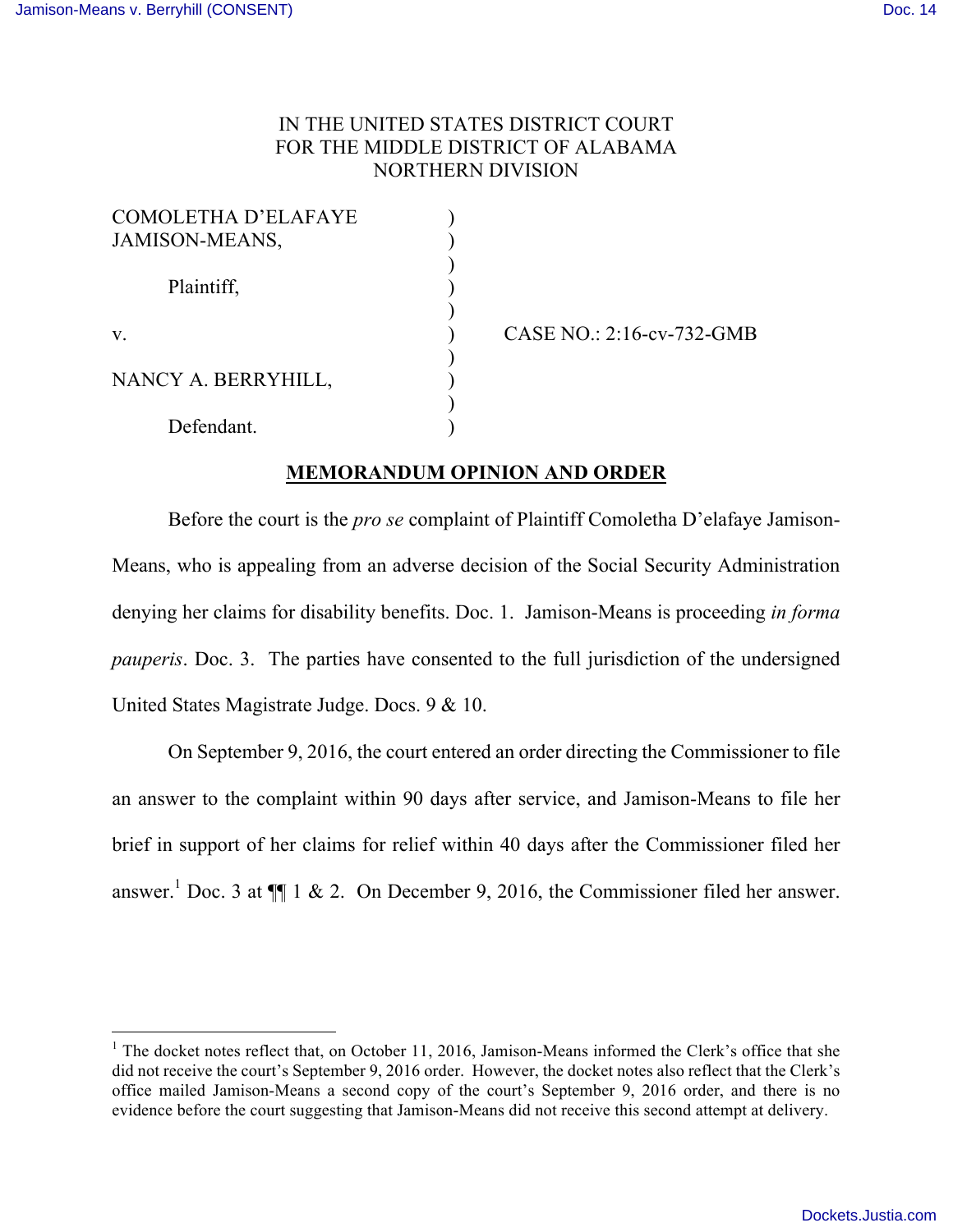Doc. 11. Thus, Jamison-Means' brief in support of her claims was due on January 18, 2017.

Jamison-Means did not file her brief by January 18, 2017 in accordance with the court's September 9, 2016 order. As a result, on April 10, 2017, the court ordered Jamison-Means to show cause, on or before April 24, 2017, why her claims should not be dismissed for failure to prosecute and for failure to comply with the orders of the court.<sup>2</sup> Doc. 12. The court reminded Jamison-Means that, even though she is proceeding *pro se*, she is still obligated to comply with the Federal Rules of Civil Procedure, the court's Local Rules, and any other order of the court, and that her failure to do so would result in the dismissal of her claims. Doc. 12. The record reflects that Jamison-Means signed for the receipt of the court's April 10, 2017 order on April 12, 2017. Doc. 13.

As of the date of this order, Jamison-Means has not filed a brief in support of her claims for relief or otherwise responded in any way to the court's September 9, 2016 and April 10, 2017 orders. In fact, Jamison-Means has not communicated with the court since consenting to the undersigned's jurisdiction on December 1, 2016.

The Eleventh Circuit has stated that a "district court has inherent authority to manage its own docket 'so as to achieve the orderly and expeditious disposition of cases.'" *Equity v. Lifestyle Props., Inc. v. Fla. Mowing & Landscape Serv., Inc.*, 556 F.3d 1232, 1240 (11th Cir. 2009) (quoting *Chambers v. NASCO, Inc.*, 501 U.S. 32, 43 (1991)). "This authority includes the power to dismiss a case for failure to prosecute or failure to comply

 $2$  The court notes that its April 10, 2017 show-cause order incorrectly stated that Jamison-Means' brief was due on January 23, 2017. Doc. 12. This misstatement does not impact the current analysis.